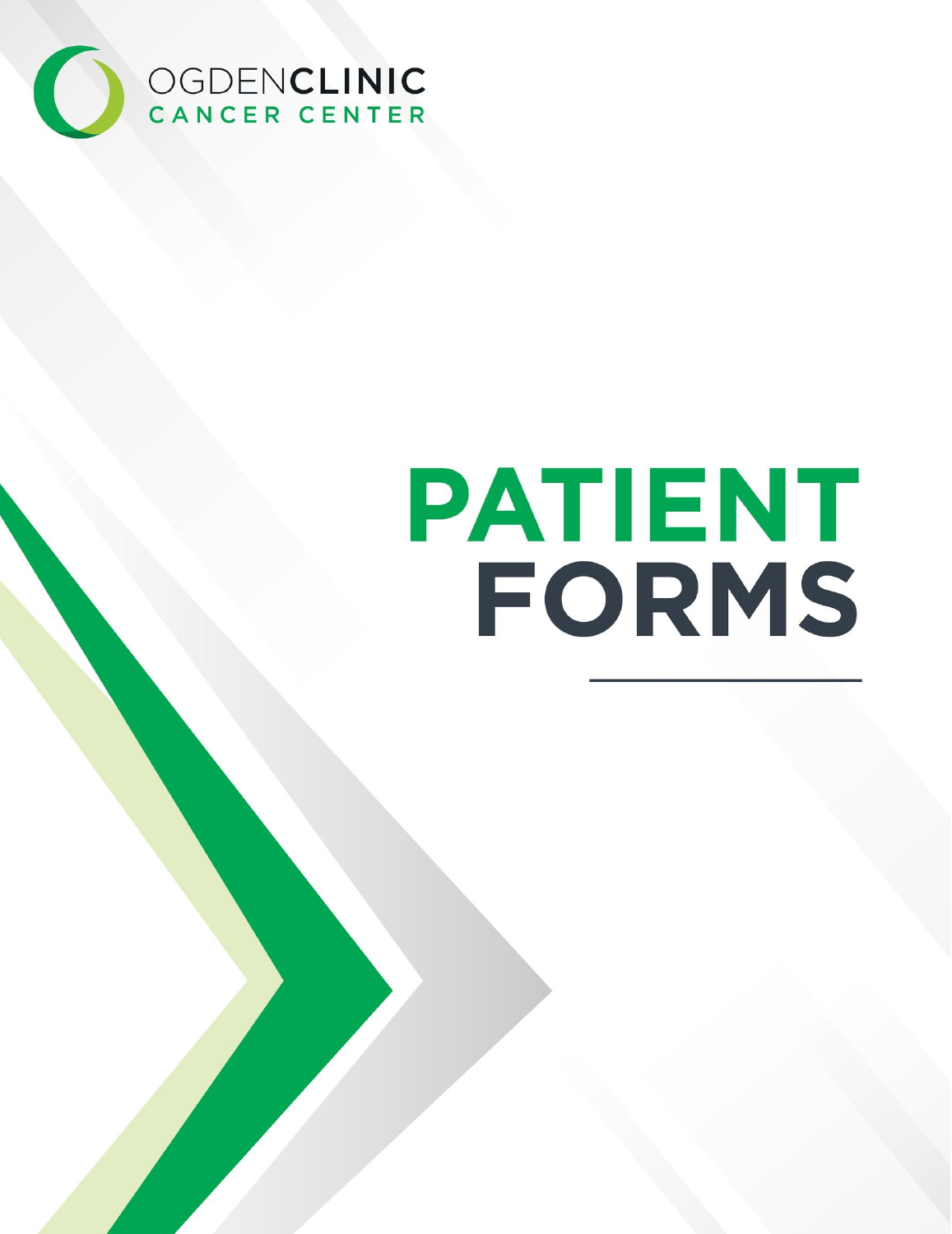

## Carl R. Gray, MD

Jan W. Davis, ANP-C Lynn C. Larsen, NP-C Kelly D Mikesell, PA-C Kylie Money, PA-C

Dear Patient,

Welcome to Utah Hematology Oncology. We will make every effort to help you face the challenges of your condition. In order to do this, we need some information from you.

Please fill out the attached forms as completely as possible and bring them with you to your first visit. Make sure to bring a current medication list that also includes all over-the-counter medications and supplements, along with doses and how often you take them. On the medical review form, please note any symptoms you are currently having. There is also an area to note when you have had a colonoscopy and other critical screening tests.

If you have an email address, please provide it where indicated so that we can invite you to have access to our portal. This will allow you to view a great deal of your information including visit notes, lab results, educational materials tailored to your condition and medications, and much more. If you do not have an email address, but one of your medical contacts does (spouse, child, etc), you may give us their email if you feel comfortable doing so to use for this purpose. We can also assist you in setting up your own free email account.

If you have questions, feel free to call us at 801-476-1777. We look forward to serving you.

5290 South 400 East Ogden, UT 84403 801.476.1777 (phone) 801.479.1479 (fax)

2132 North 1700 West #301 Layton, UT 84041 801.476.1777 (phone) 801.479.1479 (fax)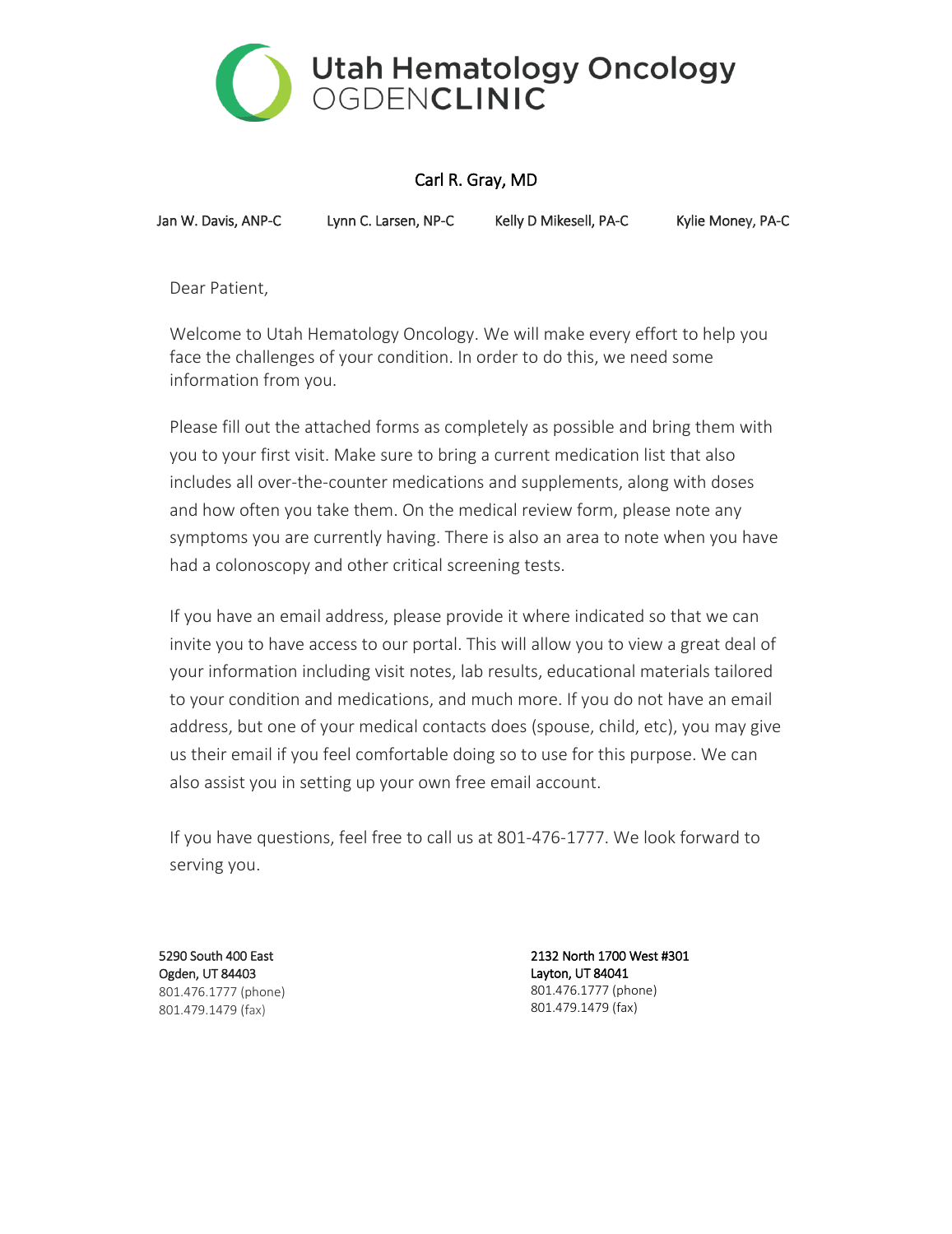#### MEDICAL HISTORY FORM

| Name                                                                                                                                                                                                                                                                                                                                         |
|----------------------------------------------------------------------------------------------------------------------------------------------------------------------------------------------------------------------------------------------------------------------------------------------------------------------------------------------|
| $\begin{picture}(150,10) \put(0,0){\line(1,0){100}} \put(15,0){\line(1,0){100}} \put(15,0){\line(1,0){100}} \put(15,0){\line(1,0){100}} \put(15,0){\line(1,0){100}} \put(15,0){\line(1,0){100}} \put(15,0){\line(1,0){100}} \put(15,0){\line(1,0){100}} \put(15,0){\line(1,0){100}} \put(15,0){\line(1,0){100}} \put(15,0){\line(1,0){100}}$ |
|                                                                                                                                                                                                                                                                                                                                              |
|                                                                                                                                                                                                                                                                                                                                              |
| Reason For Referral [1986] [1986] [1986] [1986] [1986] [1986] [1986] [1986] [1986] [1986] [1986] [1986] [1986]                                                                                                                                                                                                                               |
| Referring Provider ____________________                                                                                                                                                                                                                                                                                                      |
| Primary Care Provider _____________________                                                                                                                                                                                                                                                                                                  |
|                                                                                                                                                                                                                                                                                                                                              |

Occupation

Medications – Please list any prescriptions or non-prescription medications you take each day

\_\_\_\_\_\_\_\_\_\_\_\_\_\_\_\_\_\_\_\_\_\_\_\_\_\_\_\_\_\_\_\_\_\_\_\_\_\_\_\_ \_\_\_\_\_\_\_\_\_\_\_\_\_\_\_\_\_\_\_\_\_\_\_\_\_\_\_\_\_\_\_\_\_\_\_\_\_\_\_\_ \_\_\_\_\_\_\_\_\_\_\_\_\_\_\_\_\_\_\_\_\_\_\_\_\_\_\_\_\_\_\_\_\_\_\_\_\_\_\_\_ \_\_\_\_\_\_\_\_\_\_\_\_\_\_\_\_\_\_\_\_\_\_\_\_\_\_\_\_\_\_\_\_\_\_\_\_\_\_\_\_ \_\_\_\_\_\_\_\_\_\_\_\_\_\_\_\_\_\_\_\_\_\_\_\_\_\_\_\_\_\_\_\_\_\_\_\_\_\_\_\_ \_\_\_\_\_\_\_\_\_\_\_\_\_\_\_\_\_\_\_\_\_\_\_\_\_\_\_\_\_\_\_\_\_\_\_\_\_\_\_\_ \_\_\_\_\_\_\_\_\_\_\_\_\_\_\_\_\_\_\_\_\_\_\_\_\_\_\_\_\_\_\_\_\_\_\_\_\_\_\_\_ \_\_\_\_\_\_\_\_\_\_\_\_\_\_\_\_\_\_\_\_\_\_\_\_\_\_\_\_\_\_\_\_\_\_\_\_\_\_\_\_

Allergies – List any known drug allergies or contrast material such as iodine

\_\_\_\_\_\_\_\_\_\_\_\_\_\_\_\_\_\_\_\_\_\_\_\_\_\_\_\_\_\_\_\_\_\_\_\_\_\_\_\_ \_\_\_\_\_\_\_\_\_\_\_\_\_\_\_\_\_\_\_\_\_\_\_\_\_\_\_\_\_\_\_\_\_\_\_\_\_\_\_\_ \_\_\_\_\_\_\_\_\_\_\_\_\_\_\_\_\_\_\_\_\_\_\_\_\_\_\_\_\_\_\_\_\_\_\_\_\_\_\_\_ \_\_\_\_\_\_\_\_\_\_\_\_\_\_\_\_\_\_\_\_\_\_\_\_\_\_\_\_\_\_\_\_\_\_\_\_\_\_\_\_ \_\_\_\_\_\_\_\_\_\_\_\_\_\_\_\_\_\_\_\_\_\_\_\_\_\_\_\_\_\_\_\_\_\_\_\_\_\_\_\_ \_\_\_\_\_\_\_\_\_\_\_\_\_\_\_\_\_\_\_\_\_\_\_\_\_\_\_\_\_\_\_\_\_\_\_\_\_\_\_\_

Medical Conditions – Diabetes, Hypertensions, Heart Disease, Lung Disease or Liver Problems, any Previous Cancer?

\_\_\_\_\_\_\_\_\_\_\_\_\_\_\_\_\_\_\_\_\_\_\_\_\_\_\_\_\_\_\_\_\_\_\_\_\_\_\_\_ \_\_\_\_\_\_\_\_\_\_\_\_\_\_\_\_\_\_\_\_\_\_\_\_\_\_\_\_\_\_\_\_\_\_\_\_\_\_\_\_ \_\_\_\_\_\_\_\_\_\_\_\_\_\_\_\_\_\_\_\_\_\_\_\_\_\_\_\_\_\_\_\_\_\_\_\_\_\_\_\_ \_\_\_\_\_\_\_\_\_\_\_\_\_\_\_\_\_\_\_\_\_\_\_\_\_\_\_\_\_\_\_\_\_\_\_\_\_\_\_\_ \_\_\_\_\_\_\_\_\_\_\_\_\_\_\_\_\_\_\_\_\_\_\_\_\_\_\_\_\_\_\_\_\_\_\_\_\_\_\_\_ \_\_\_\_\_\_\_\_\_\_\_\_\_\_\_\_\_\_\_\_\_\_\_\_\_\_\_\_\_\_\_\_\_\_\_\_\_\_\_\_

Past Surgeries – Please list all surgical procedures

you have had performed and the approximate year you had the surgery\_\_\_\_\_\_\_\_\_\_\_\_\_\_\_\_\_\_\_\_\_\_\_\_

\_\_\_\_\_\_\_\_\_\_\_\_\_\_\_\_\_\_\_\_\_\_\_\_\_\_\_\_\_\_\_\_\_\_\_\_\_\_\_\_ \_\_\_\_\_\_\_\_\_\_\_\_\_\_\_\_\_\_\_\_\_\_\_\_\_\_\_\_\_\_\_\_\_\_\_\_\_\_\_\_ \_\_\_\_\_\_\_\_\_\_\_\_\_\_\_\_\_\_\_\_\_\_\_\_\_\_\_\_\_\_\_\_\_\_\_\_\_\_\_\_ \_\_\_\_\_\_\_\_\_\_\_\_\_\_\_\_\_\_\_\_\_\_\_\_\_\_\_\_\_\_\_\_\_\_\_\_\_\_\_\_ \_\_\_\_\_\_\_\_\_\_\_\_\_\_\_\_\_\_\_\_\_\_\_\_\_\_\_\_\_\_\_\_\_\_\_\_\_\_\_\_ \_\_\_\_\_\_\_\_\_\_\_\_\_\_\_\_\_\_\_\_\_\_\_\_\_\_\_\_\_\_\_\_\_\_\_\_\_\_\_\_ \_\_\_\_\_\_\_\_\_\_\_\_\_\_\_\_\_\_\_\_\_\_\_\_\_\_\_\_\_\_\_\_\_\_\_\_\_\_\_\_

\_\_\_\_\_\_\_\_\_\_\_\_\_\_\_\_\_\_\_\_\_\_\_\_\_\_\_\_\_\_\_\_\_\_\_\_\_\_\_\_

Colonoscopy (Dates)\_\_\_\_\_\_\_\_\_\_\_\_\_\_\_\_\_\_\_\_\_\_\_\_

#### Obstetrical History (Female Patients)

| Last Menstrual Period _                          |
|--------------------------------------------------|
| Age of 1st Pregnancy                             |
| Number of Pregnancies                            |
| Have you had a miscarriage?                      |
| If yes, how many?                                |
| Date(s) of miscarriage                           |
| Have you ever used any hormonal supplements such |
| as Estrogen or Premarin? Yes or No               |
| If yes, how many years?                          |
| When did you stop?                               |

#### Family Medical History

Please list any significant medical problems such as cancer or blood disease with your family? Mother (Alive/Deceased) \_\_\_\_\_\_\_\_\_\_\_\_\_\_\_\_\_\_\_\_\_ Father (Alive/ Deceased) \_\_\_\_\_\_\_\_\_\_\_\_\_\_\_\_\_\_\_\_\_ Brothers \_\_\_\_\_\_\_\_\_\_\_\_\_\_\_\_\_\_\_\_\_\_\_\_\_\_\_\_\_\_\_\_\_\_ Sisters  $\overline{\phantom{a}}$ Other (Specify) \_\_\_\_\_\_\_\_\_\_\_\_\_\_\_\_\_\_\_\_\_\_\_\_\_\_\_\_\_ Marital Status **Exercise Status** and the status of the status of the status of the status of the status of the status of the status of the status of the status of the status of the status of the status of the status of the Number of Children (If any) Do you currently drink alcohol? \_\_\_\_\_\_\_\_\_\_\_\_\_\_\_\_ If yes, how much per week?\_\_\_\_\_\_\_\_\_\_\_\_ If no, when did you quit? \_\_\_\_\_\_\_\_\_\_\_\_\_\_ Do you currently smoke? If yes, how many per day? \_\_\_\_\_\_\_\_\_\_\_\_\_ If no, when did you quit?\_\_\_\_\_\_\_\_\_\_\_\_\_\_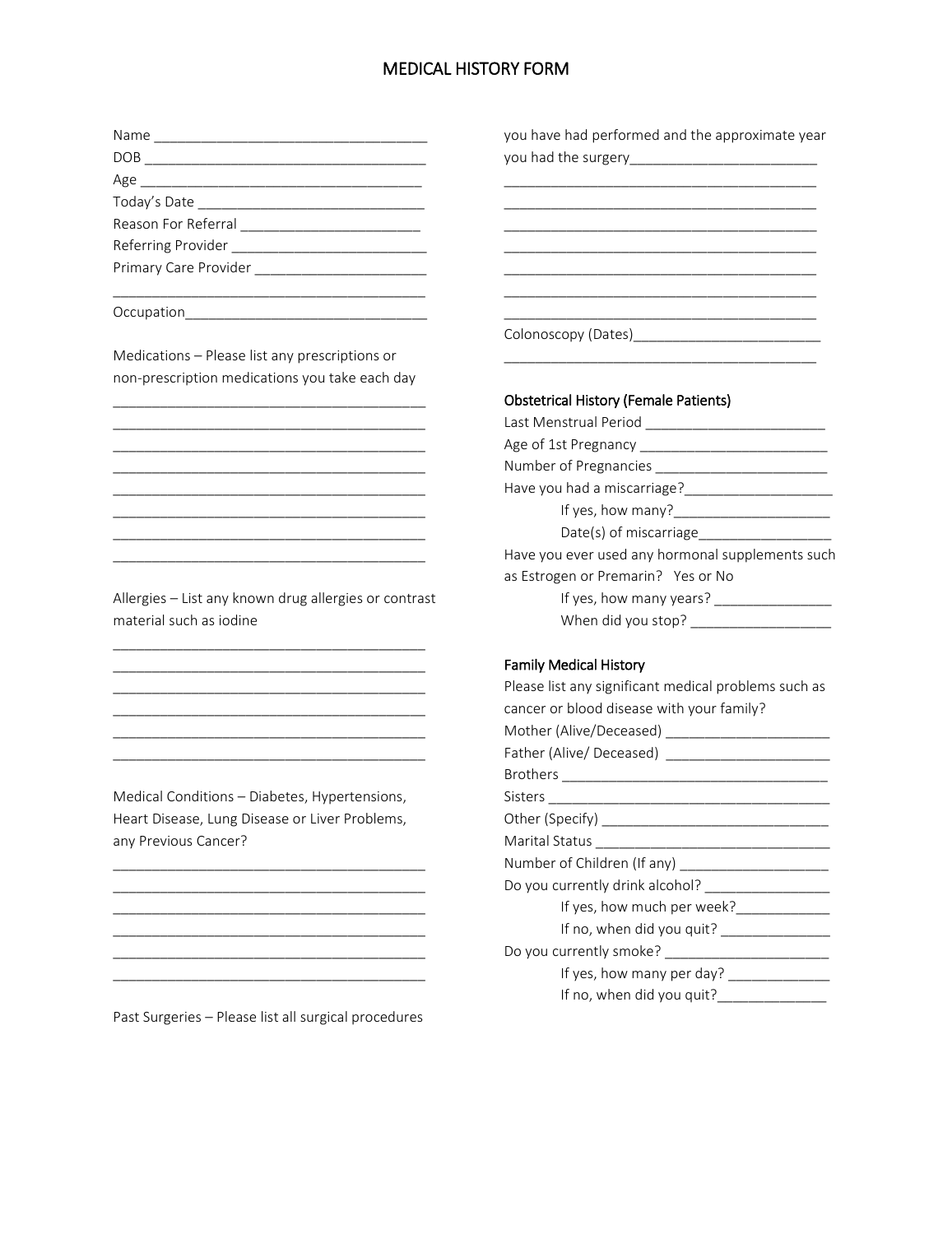#### **PATIENT REGISTRATION FORM**

| <b>Patient Name</b>             |                              | Date       |
|---------------------------------|------------------------------|------------|
| Address                         |                              |            |
| Home Phone                      | Cell Phone                   |            |
| Employer                        | <b>Employer Phone Number</b> |            |
| SSN                             | DOB                          |            |
| Race                            | Gender                       | Language   |
| Spouse Name                     | Spouse DOB                   |            |
| Spouse Employer                 | Spouse Work Number           | Spouse SSN |
| Referring Provider              | <b>NPI</b>                   |            |
| Referring Provider Phone Number | Diagnosis                    |            |
| Primary Insurance               | Policy Holder                |            |
| Member ID/Policy Number         | <b>Group Number</b>          |            |
| Copay                           | Deductible                   | Max OOP    |
|                                 |                              |            |

Patient Signature Date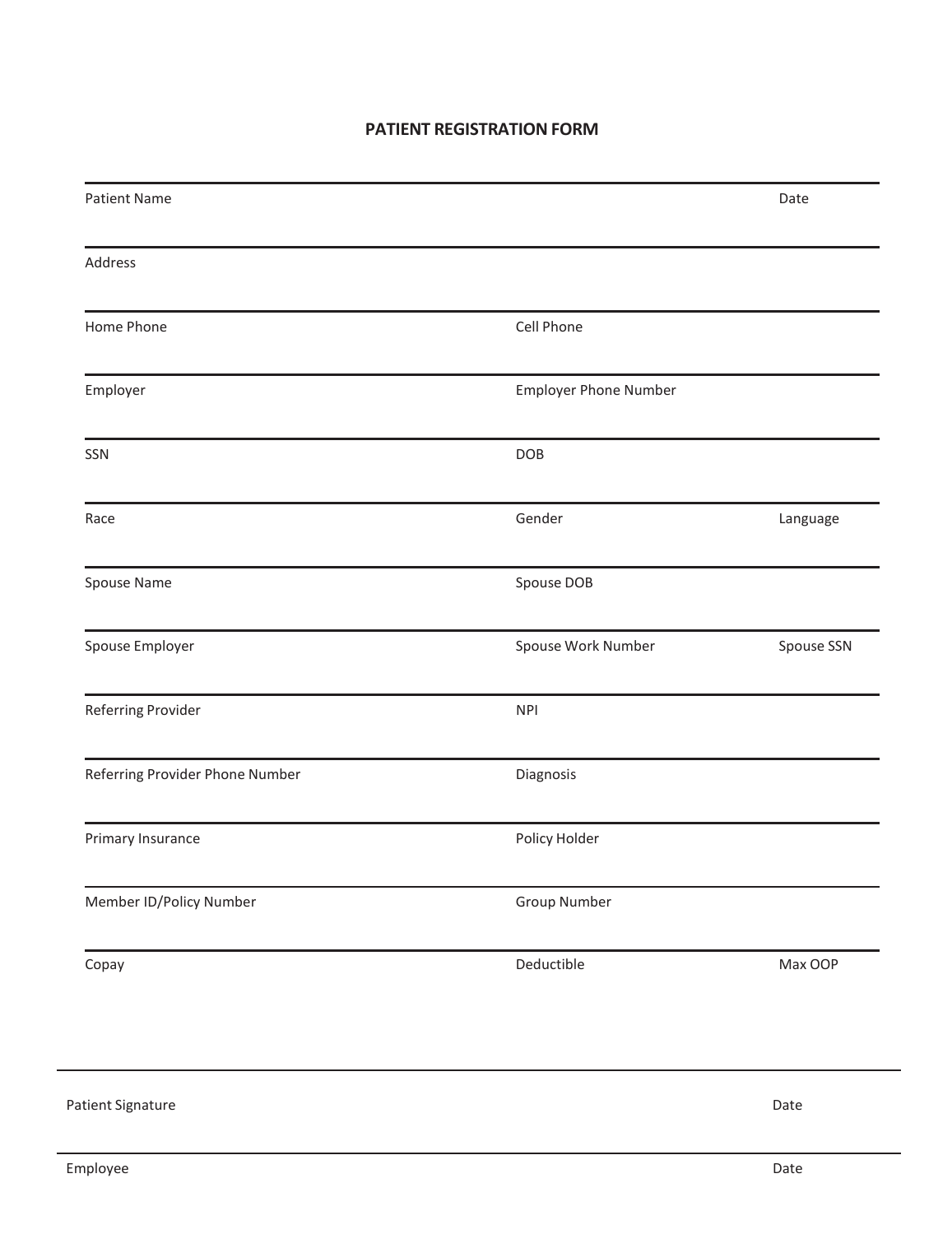

## AUTHORIZATION TO RELEASE PROTECTED HEALTH INFORMATION

Please list any and all persons to whom your Protected Health Information may be released. It is not necessary to list physicians or other providers involved in your care. You may list anyone you feel would need to have information about your condition. IF SOMEONE NOT ON THIS LIST REQUESTS INFORMATION, WE WILL NOT BE ABLE TO PROVIDE IT, EVEN IF THEY ARE RELATED TO YOU. You may add or delete individuals from this list at any time.

I hereby authorize Utah Hematology Oncology PC representatives to release my Protected Health Information to the persons listed below. I understand that they may also be used as emergency contacts.

| Name              | Relationship | Phone | Emergency? |
|-------------------|--------------|-------|------------|
| Name              | Relationship | Phone | Emergency? |
| Name              | Relationship | Phone | Emergency? |
| Name              | Relationship | Phone | Emergency? |
| Name              | Relationship | Phone | Emergency? |
| Name              | Relationship | Phone | Emergency? |
| Name              | Relationship | Phone | Emergency? |
| Name              | Relationship | Phone | Emergency? |
| Name              | Relationship | Phone | Emergency? |
|                   |              |       |            |
| Patient Signature |              | Date  |            |

Reviewed by Date and the Date of the Date of the Date of the Date of the Date of the Date of the Date of the Date of the Date of the Date of the Date of the Date of the Date of the Date of the Date of the Date of the Date

Entered into Centricity **Date**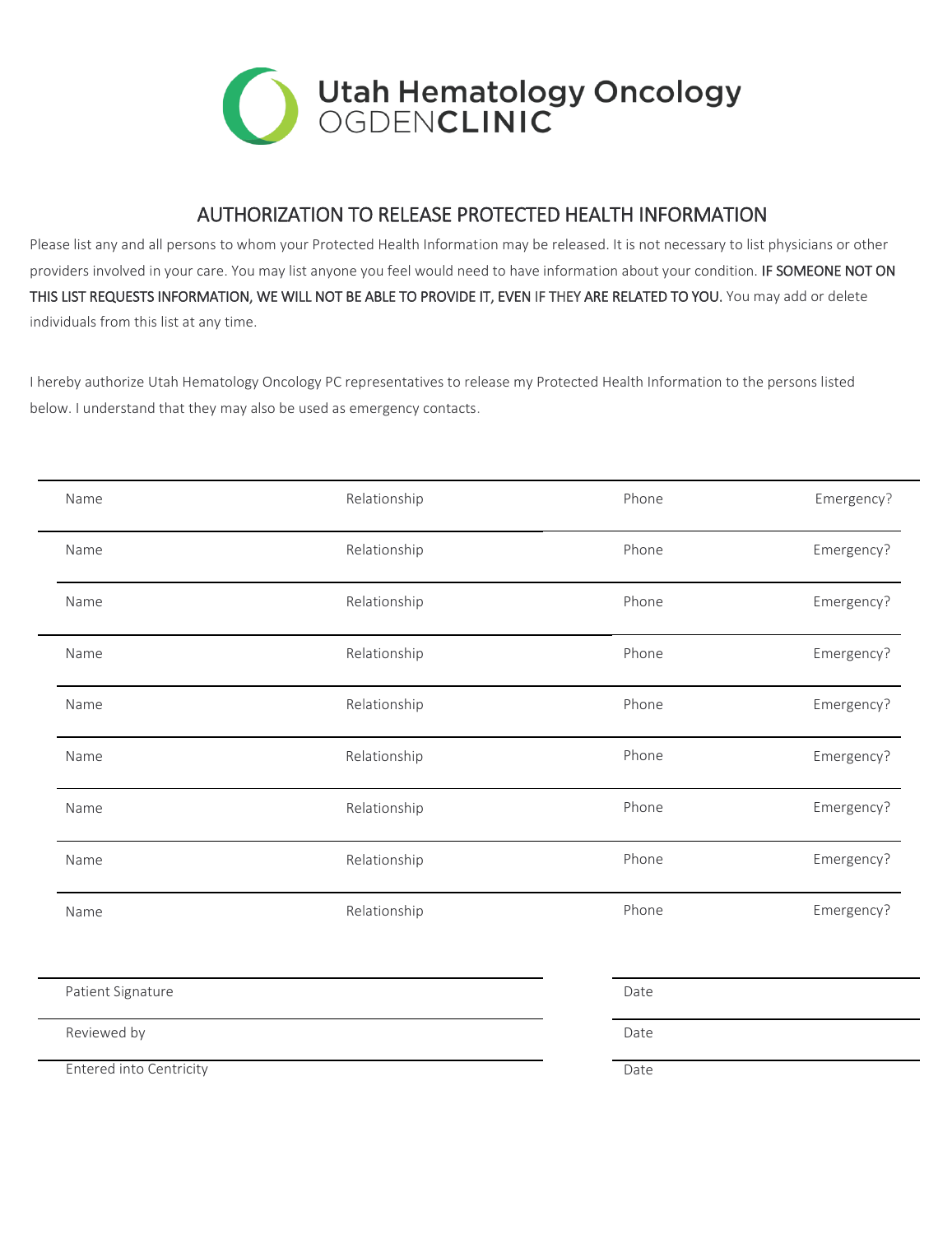

# AUTHORIZATION FOR COMMUNICATION OF PROTECTED HEALTH INFORMATION VIA ELECTRONIC MAIL *(Optional)*

I hereby authorize Utah Hematology Oncology (UHO) to convey to me protected health information (PHI) and other communication via electronic mail (email), subject to the limitations of UHO's billing, electronic health record (EHR/EMR) and other systems. This may include statements, appointment reminders, test results, message responses, etc. I accept any and all responsibility for safeguarding that information once sent to the email address(es) indicated below. I further acknowledge that, in doing so, individuals not included on the list of persons to whom I have authorized UHO to release my PHI may therefore have access to that information. I further acknowledge that release of said information is at the sole discretion of UHO.

Patient/Personal Representative Name (please print)

Patient/Personal Representative Signature Date Date Date

Preferred email address(es)

*(Please complete this page and return to the receptionist)*

Received and entered **Date** Date **Date** Date **Date** Date **Date**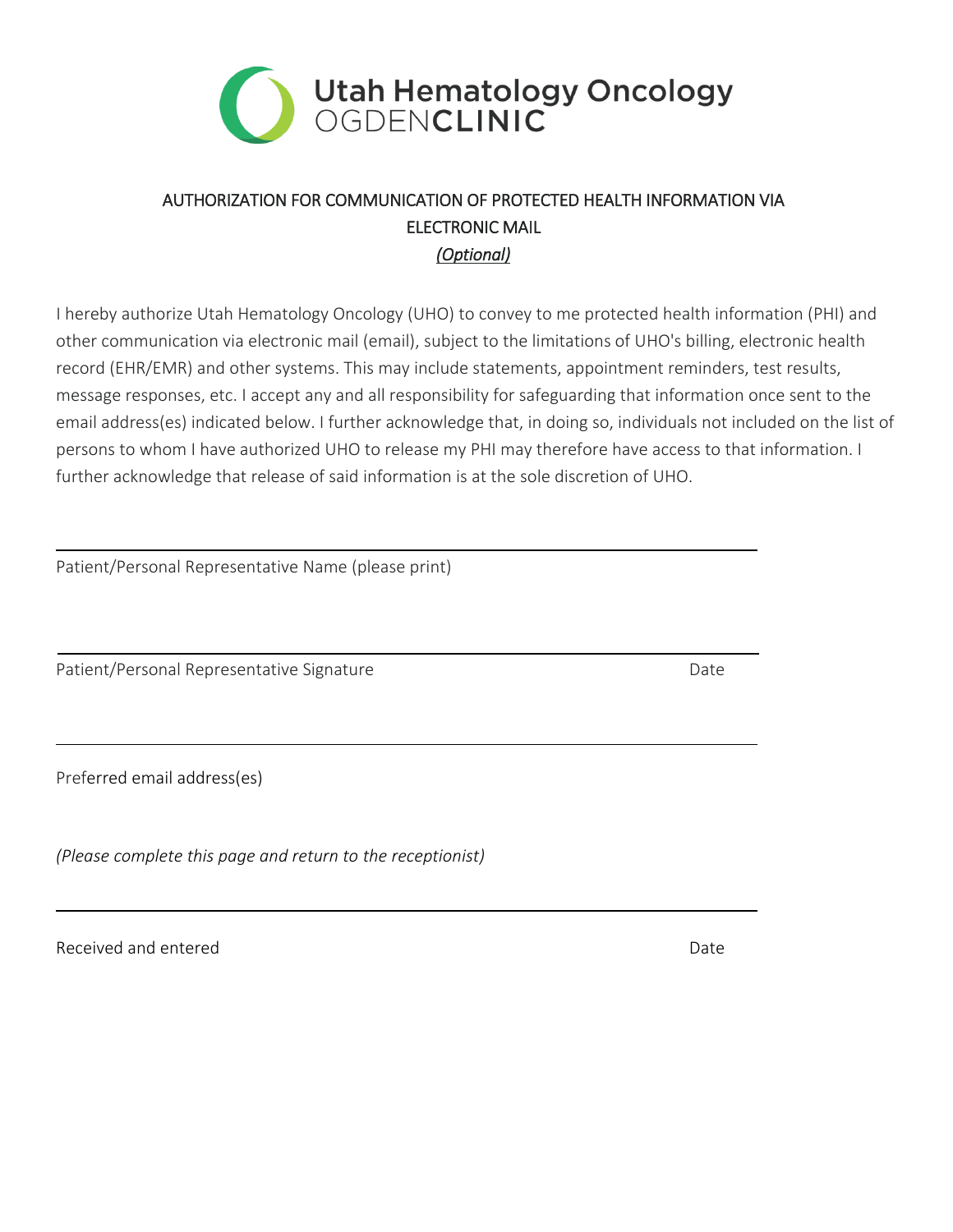

## PATIENT FINANCIAL POLICY

Thank you for choosing us as your healthcare provider. We are committed to building a successful physicianpatient relationship. Please understand that payment for services and therapy is part of that relationship. The following is a statement of our Financial Policy that we require you to read and sign prior to treatment.

## PATIENT INFORMATION

A fully completed, current patient registration will be on file in your chart. A signature by the responsible party is required. IF THERE IS A CHANGE OF RESIDENCE, CONTACT INFORMATION, OR INSURANCE COVERAGE, IT IS YOUR

RESPONSIBILITY TO NOTIFY US OF THE CHANGE. You will be responsible for any claims denied because we do not have the appropriate information.

## INSURANCE CLAIMS

PRIMARY INSURANCE: Utah Hematology Oncology PC (UHO) will file claims with your insurance upon your submission of proof of coverage (i.e., insurance card). In the event that you have insurance coverage, but cannot provide proof of coverage, payment is due at the time of service.

SECONDARY INSURANCE: Claims will be filed with secondary insurance if proof of coverage is provided at the time of service. However, if payment is not received in our office within 45 days of filing with the secondary payer, the balance will be transferred to your responsibility.

While filing insurance claims is a courtesy that we extend to our patients, all fees for services and treatments are your responsibility.

## PATIENT FINANCIAL RESPONSIBILITY

THE PATIENT AND/OR PATIENT'S ESTATE IS RESPONSIBLE FOR ALL FEES. INSURANCE COVERAGE IS NOT A GUARANTEE OF PAYMENT. PREAUTHORIZATION IS NOT A GUARANTEE OF PAYMENT. IF CLAIMS SUBMITTED BY OUR OFFICE ARE DENIED AFTER REASONABLE EFFORTS HAVE BEEN MADE BY UHO TO COLLECT PAYMENT FROM THE INSURANCE COMPANY, THE ENTIRE BALANCE OF THE CLAIMS WILL BE TRANSFERRED TO YOU, WHO WILL THEN BE RESPONSIBLE FOR OBTAINING PAYMENT FROM THE INSURANCE COMPANY UNLESS PRIOR ARRANGEMENTS HAVE BEEN MADE. EVEN IF YOUR INSURANCE PLAN PAYS FOR SERVICES RENDERED UNDER THE TERMS OF OUR CONTRACT WITH THEM, YOU ARE STILL CONTRACTUALLY OBLIGATED TO PAY ALL CO-PAYS, DEDUCTIBLES, MAXIMUM OUT-OF-POCKET EXPENSES, AND CO-INSURANCE, JUST AS WE ARE CONTRACTUALLY OBLIGATED TO COLLECT THEM. ANNUAL OUT-OF-POCKET MAXIMUMS MAY INCLUDE CLAIMS INCURRED AS PART OF THE SERVICES RENDERED BY UHO AND ARE DUE AT THE TIME OF SERVICE UNTIL THE OUT-OF-POCKET MAXIMUM HAS BEEN MET. YOU MAY STILL BE REQUIRED TO MAKE COPAYS FOR EACH VISIT, DEPENDING ON THE TERMS OF YOUR POLICY. CO-INSURANCE IS GENERALLY DUE ONCE THE INSURANCE COMPANY HAS PAID THEIR CONTRACTED PORTION OF THE CLAIM TO UHO, UNLESS YOU HAVE A SECONDARY POLICY, IN WHICH CASE WE WILL FILE THE CLAIM ON YOUR BEHALF IN ACCORDANCE WITH THE PRINCIPLES STATED ABOVE. EVEN IF YOU HAVE BOTH PRIMARY AND SECONDARY COVERAGE, YOU MAY STILL BE RESPONSIBLE FOR A PORTION OF THE BILL, DEPENDING ON THE AMOUNT PAID BY THE SECONDARY PAYER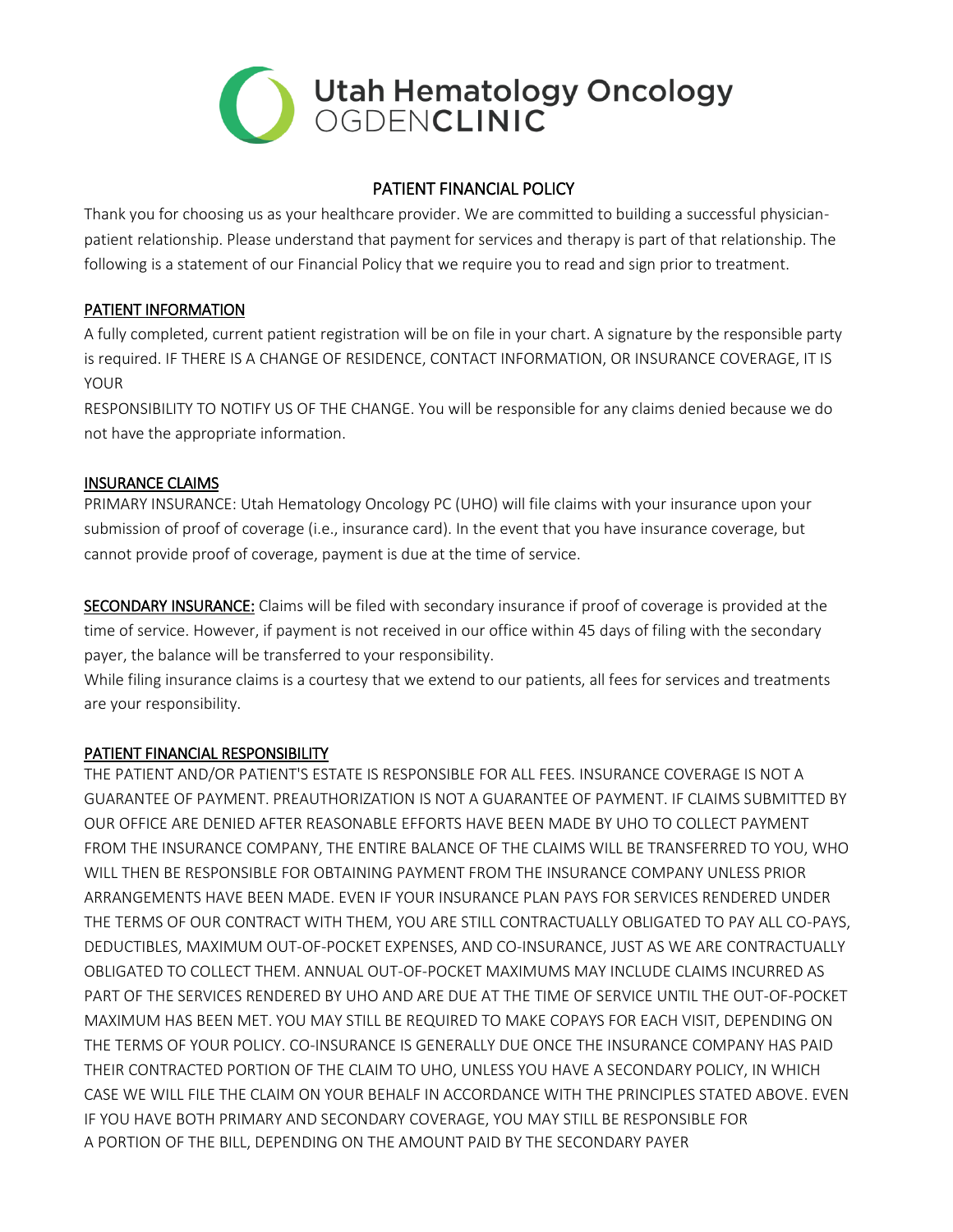#### CASH DISCOUNTS

If you pay cash for services or treatment, you will be offered a 25% discount from UHO's customary charge for non- drug items.

## PAYMENT PLANS

Therapies used in the treatment of cancer and blood disorders are extremely costly. Your physician purchases the drugs used in your treatment in advance. Insurance companies do not pay for all of your health care costs. We can set up a payment plan for you to enable you to discharge your contractual liability under the terms of your coverage. Pay plan installments must be made in addition to co-pays you are obligated to pay at each visit. The payment plan agreement is a binding contract for payment for goods and services provided to you. Pay plans require that you make regular payments as detailed in the agreement. Should you fail to fulfill your obligation under the agreement, you may be sent to a hospital for further treatment, sent to a collection agency, and/or referred to another physician for your care.

#### PAST DUE ACCOUNTS

Visa, MasterCard and American Express payments are accepted in person, by phone, or by fax. In the event that you do not discharge your financial responsibility, you account may be turned over to a collection agency. If the account is turned over to collections, the person or estate responsible for the account is responsible for all collection costs. Once an account has been placed with an outside collection agency, all payments must be made to that agency. Further, if your account is sent to collections, you may be sent to a hospital for further treatment and/or referred to another physician for your care.

#### ACCOUNT CONSULTATION

Our physicians and clinical staff do not discuss financial matters. Our billing staff is trained to discuss these matters and will be happy to help you. The primary contact for addressing financial matters is our Patient Advocate. If you still need assistance after consultation with our billing staff, our Administrator may be consulted, as well.

#### MEDICAL RECORDS

If you require a copy of your medical record, we will provide ONE for you at no charge. We require a written record request and, by statute, have up to 30 days from receipt of the written request to provide the records.

#### ASSIGNMENT AND RELEASE

I hereby authorize my physician to furnish my insurance company(ies) or their representatives information concerning illness or treatments. I hereby assign the payment of insurance benefits to my physician for medical services and treatments rendered.

I have reviewed and understand Utah Hematology Oncology PC's Patient Financial Policy and agree to abide by its terms.

Signature of patient or responsible person Date Date of Patients and Date Date Date Date Date

Received by UHO Employee **Date** Date of Provincial Association of the Date of Provincial Association of Date Date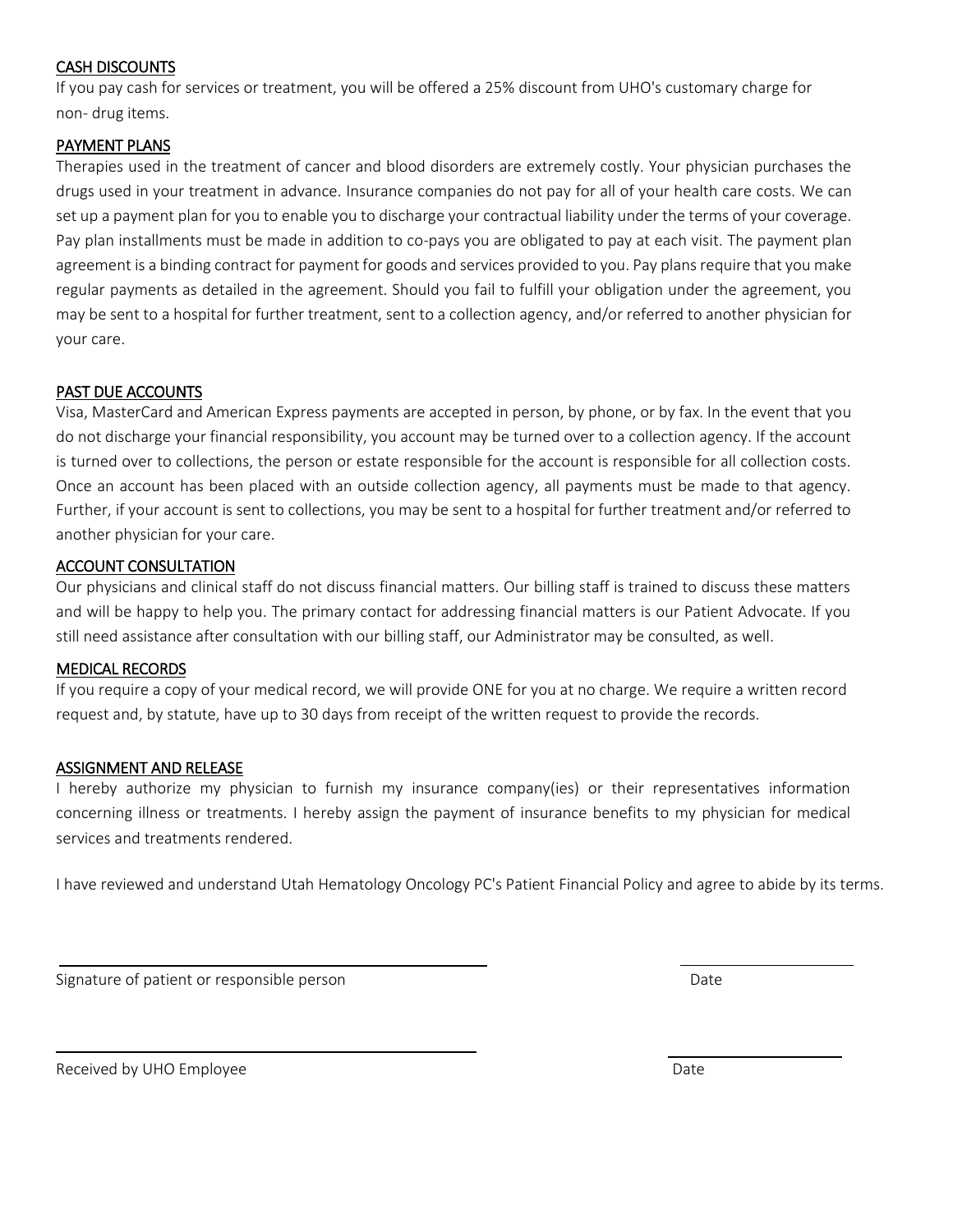

### ARBITRATION AGREEMENT

Article 1 Dispute Resolution By signing this Agreement, we agree to resolve any Claim for medical malpractice by the dispute resolution process described in this Agreement. Under this Agreement, you can pursue your claim and seek damages, but you are waiving your right to have it decided by a judge or jury.

#### Article 2 Definitions

- A. The term "we", "parties", or "us" means you, the Patient, and the Provider, depending on context.
- B. The term "Claim" means one or more Malpractice Actions defined in the Utah Health Care Malpractice Act (Utah Code 78-14- 3(15)). Each party may use any legal process to resolve non-malpractice claims.
- C. The term "Provider" means the physician, group of clinics and their employees, partners, associates, agents, successors, or estates.
- D. The term "Patient" or "you" means you and any person who makes a Claim for care given YOU, such as your heirs, spouse, children, parents or legal representatives.

#### Article 3 Dispute Resolution Options

- A. Methods available for Dispute Resolution.
	- We agree to resolve a Claims by:
		- 1. Working directly with each other to try and find a solution that resolves the Claim; OR
		- 2. Using non-binding mediation (each of us will bear½ of the cost); OR
		- 3. Using binding mediation as described in this Agreement. You

may use any of these methods to resolve your claim.

B. Legal Counsel

Each of us may choose to be represented by legal counsel during any stage of the dispute resolution process, but each of us will pay the fees and costs of our own attorneys.

C. Arbitration - Final Resolution If working with the provider using non-binding methods does not resolve your Claim, we agree that your Claim will be resolved through binding arbitration. We both agree that the decision reached in binding arbitration will be final.

#### Article 4 How to Arbitrate a Claim

- A. Notice To make a claim under this Agreement, mail a notice to the Provider by certified mail that briefly describes the nature of your Claim (the "Notice"). If the Notice is sent to the Provider by certified mail, it will suspend (toll) the applicable statute of limitations during the dispute resolution process described in this Agreement.
- B. Arbitrators Within 30 days of receiving the notice, the Provider will contact you. If you and the Provider cannot resolve the Claim by working together or through mediation, we will start the process of choosing arbitrators. There will be three (3) arbitrators, unless we agree that a single arbitrator may resolve the Claim.
	- 1. Appointed Arbitrators You will appoint an arbitrator of your choosing and all Provider(s) will appoint an arbitrator of their choosing.
	- 2. Jointly-Selected Arbitrator You and the Provider(s) will then jointly appoint an arbitrator (the "Jointly-Selected Arbitrator"). If you and the Provider cannot agree on a Jointly-Selected Arbitrator, the arbitrators selected by each of the parties will choose a Jointly-Selected arbitrator from a list of individuals approved as arbitrators by the state of federal courts of Utah. If the arbitrators cannot agree on a Jointly-Selected arbitrator, either or both of us may request that a Utah court select an individual from the lists above. Each party will pay their own fees and costs in such an action. The Jointly-Selected arbitrator will preside over the arbitration hearing and have all other powers of an arbitrator as set forth in the Utah Uniform Arbitration Act.
- C. Arbitration Expenses You will pay the fees and costs of the arbitrator you appoint and the Provider will pay the fees and costs of the arbitrator the Provider appoints. Each of us will also pay½ of the fees and expenses of the Jointly- Selected arbitrator and any other expenses of the arbitration panel.
- D. Final and Binding Decision A majority of three (3) arbitrators will make a final decision on the Claim. The decision shall be consistent with the Utah Uniform Arbitration act.
- E. All Claims May be Joined Any person or entity that could appropriately be named in a court proceeding ("Joined Party") is entitled to participate in this arbitration so long as that person or entity agrees to be bound by the arbitration decision ("Joinder"). Joinder may also include Claims against persons or entities that provided care prior to the signing date of this Agreement. A Joined Party does not participate in the selection of the arbitrators but is considered a "Provider" for all other purposes of this Agreement